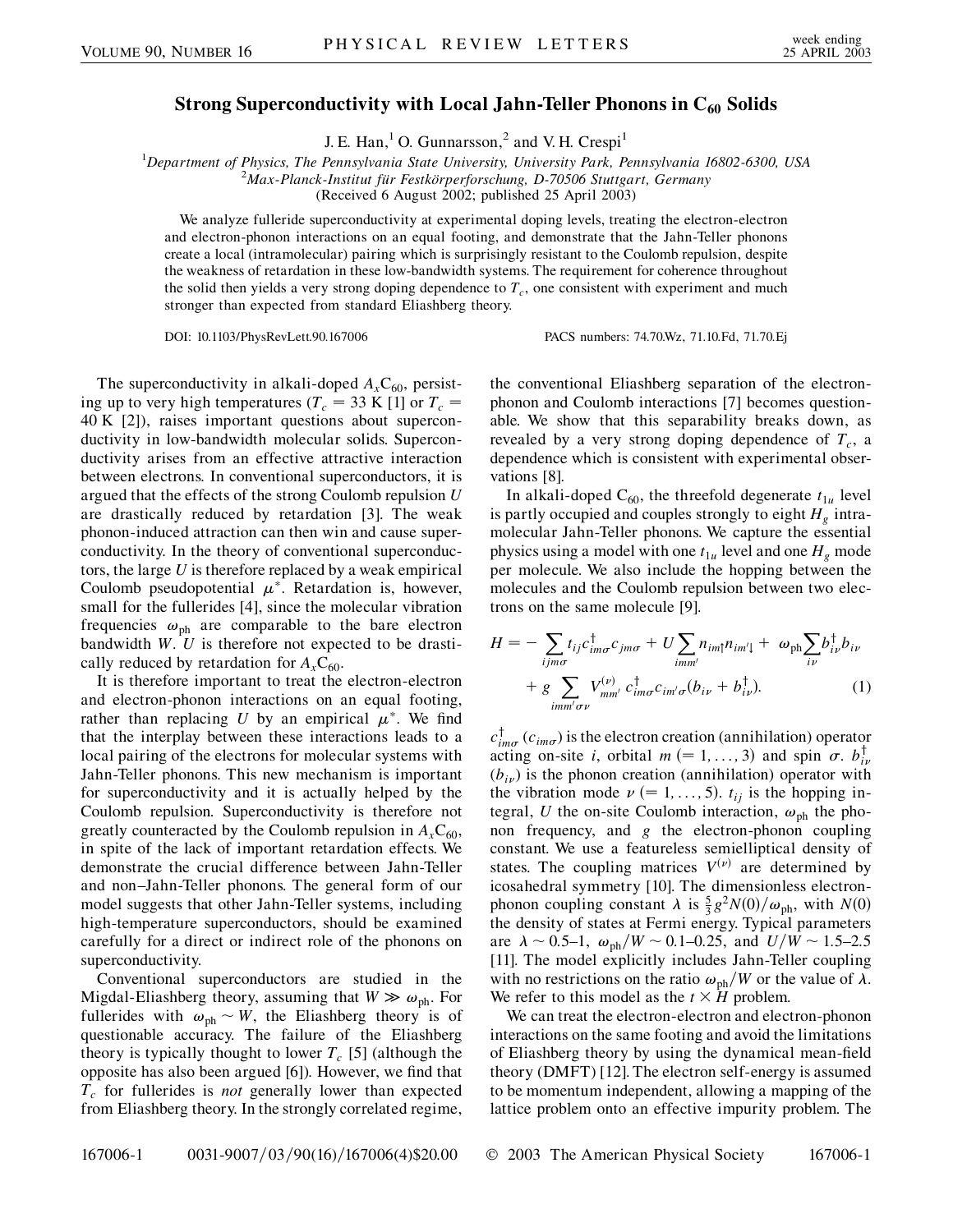DMFT is an exact theory in infinite dimension and is expected to be a good approximation for an fcc C solid with a large coordination number (12) and strong local interactions. We solve the effective impurity model using the discrete Hubbard-Stratonivich decoupling scheme [13,14] for the Coulomb interaction terms by introducing auxiliary boson fields. Monte-Carlo sampling is then performed, treating the phonon displacement fields then performed, treating the phonon displacement fields  $Q_{i\nu}$  =  $(b_{i\nu}^{\dagger} + b_{i\nu})/\sqrt{2}$  and the auxiliary boson fields .<br>-<br>7 .<br>י on equal footing [5,9]. This fully quantum mechanical treatment of phonons does not make any assumptions on adiabaticity.

We study superconductivity by applying a perturbation creating electron pairs and calculating the corresponding response function, i.e., the uniform  $(q = 0)$  pairing susceptibility  $\chi$ . A divergence of  $\chi$  below a temperature  $T_c$ signals the onset of superconductivity. More details can be found in Ref. [15]. We start from the Bethe-Salpeter equation,

$$
\chi = (\chi_0^{-1} - \Gamma)^{-1} = (1 - \chi_0 \Gamma)^{-1} \chi_0, \tag{2}
$$

where  $\chi_0(\tau_1, \tau_2) = \sum_{\mathbf{k}} G(\mathbf{k}, \tau_1 - \tau_2) G(-\mathbf{k}, \tau_2 - \tau_1),$ which describes two independently propagating electrons (or holes) at zero net momentum.

To obtain  $\chi$  and the effective interaction  $\Gamma$  within DMFT, we compute a

$$
\chi^{\text{loc}}(\tau_1, \tau_2, \tau_3, \tau_4)
$$
  
= 
$$
-\sum_{mm'} \langle T[c_{m\uparrow}^{\dagger}(\tau_1)c_{m\downarrow}^{\dagger}(\tau_2)c_{m'\downarrow}(\tau_3)c_{m'\uparrow}(\tau_4)] \rangle,
$$
 (3)

where  $\langle \cdot \cdot \cdot \rangle$  denotes a thermal average and *m* labels the  $t_{1u}$ levels on one molecule. As in Eq. (2), we construct the Bethe-Salpeter equation for local quantities,

$$
\chi^{\rm loc} = [(\chi_0^{\rm loc})^{-1} - \Gamma^{\rm loc}]^{-1}.
$$
 (4)

 $\chi_0^{\text{loc}}(\tau_1, \tau_2) = G^{\text{loc}}(\tau_1 - \tau_2)G^{\text{loc}}(\tau_2 - \tau_1)$  with a local electron Green function  $G^{\text{loc}}(\tau_1 - \tau_2) = \sum_{\mathbf{k}} G(\mathbf{k}, \tau_1 - \tau_2)$  $\tau_2$ ). We assume  $\Gamma \approx \Gamma^{loc}$ , which should be a good approximation, since the interaction is dominated by intramolecular phonons and an intramolecular Coulomb repulsion. Since  $\chi_0$  and  $\chi_0^{\rm loc}$  can be calculated within DMFT,  $\chi$  follows from Eqs. (2)–(4).

The superconducting instability is determined by two factors,  $\chi_0$  and  $\Gamma$ , as in Eq. (2). For superconductivity, the effective interaction must be attractive  $( \Gamma > 0 )$ and the system must have nonzero metallic weight to bring the local pairing fluctuations into coherence. For a metallic state,  $\chi_0$  diverges as  $\chi_0(i\omega_n) \approx zN(0)/\pi|\omega_n|$ for Matsubara frequency  $\omega_n \to 0$ , where *z* is the quasiparticle renormalization factor near the chemical potential. Such a metallic state together with  $\Gamma > 0$  leads to a singularity in  $\chi$  as *T* is reduced.

The Jahn-Teller character of the phonons favors a local pairing of the electrons, which is very helpful for superconductivity. To better understand the fundamental mechanism, we first consider the local limit of the simplest Jahn-Teller problem; a doublet electronic state (*e*) coupling to a doublet Jahn-Teller phonon (*E*), i.e.,  $e \times E$  problem. The dynamical Jahn-Teller effect favors the formation of a local singlet [10,16–19]

$$
\frac{1}{\sqrt{2}} \sum_{m} c_{m\uparrow}^{\dagger} c_{m\downarrow}^{\dagger} |0\rangle, \tag{5}
$$

where the spin-up and spin -down electrons have the same *m* quantum number, i.e., a local pairing. Since  $\chi^{\text{loc}}$  describes the removal (or addition) of a pair of electrons with the same *m* quantum number, the local pairing enhances  $\chi^{\text{loc}}$ . For noninteracting electrons, on the other hand, hopping tends to distribute the electrons randomly over the molecular levels. This makes it more difficult to add or remove an electron pair with the same *m* quantum numbers. As a result,  $\chi_0^{\text{loc}}$  tends to be smaller than  $\chi_1^{\text{loc}}$ . Equation (4) shows that this implies an attractive  $\Gamma^{\text{loc}}$ . Thus, the local pairing favors an attractive  $\Gamma^{\text{loc}}$ .

For small *U*, the local pairing becomes less efficient, because charge fluctuations induced by electron hopping disrupt the Jahn-Teller ground state(s) into uncorrelated electron pairs. As *U* is increased, however, electron hopping is suppressed and the local pair formation becomes more important. The Coulomb interaction actually helps local pairing. This is one of the main results of this paper.

To illustrate this, we derive a sum rule. Putting  $\tau_1$  =  $\tau_2$ ,  $\tau_3 = \tau_4$  and taking the Fourier transform with respect to  $\tau_1 - \tau_3$  in the  $T \rightarrow 0$  limit, we obtain

$$
\chi^{\text{loc}}(i\omega_n) = \int_0^\infty \rho^{\text{loc}}(\varepsilon)/(\varepsilon - i\omega_n),\tag{6}
$$

where

$$
\rho^{\text{loc}}(\varepsilon) = \sum_{n} \left| \langle n, N - 2 \vert \sum_{m} c_{m\uparrow} c_{m\downarrow} \vert 0, N \rangle \right|^{2}
$$
  
 
$$
\times \delta[\varepsilon - E_{0}(N) + E_{n}(N - 2)] + \cdots. \tag{7}
$$

Here,  $\vert n, N \rangle$  is the *n*th excited state of the system with *N* electrons and the energy  $E_n(N)$ . The term shown describes the removal of an electron pair; " $\cdots$ " indicates the addition of an electron pair. In the limiting case of a large  $\lambda$  and a large  $U$ , we find a simple sum rule,

$$
\int_0^\infty \rho^{\rm loc}(\varepsilon) \, d\varepsilon \equiv P = 2. \tag{8}
$$

In contrast, for  $\rho_0^{\text{loc}}(\varepsilon)$ , the corresponding sum rule gives only  $P_0 = 1$ , since  $\chi_0$  in Eq. (2) represents independently propagating electrons (holes), without any preference for the electrons having the same *m* quantum number.

In Fig. 1, exact diagonalization results for an impurity model in finite clusters demonstrate the effective local pairing of Jahn-Teller systems. The  $e \times E$  system shows enhanced static pairing susceptibility  $\chi$  and sum-rule  $P$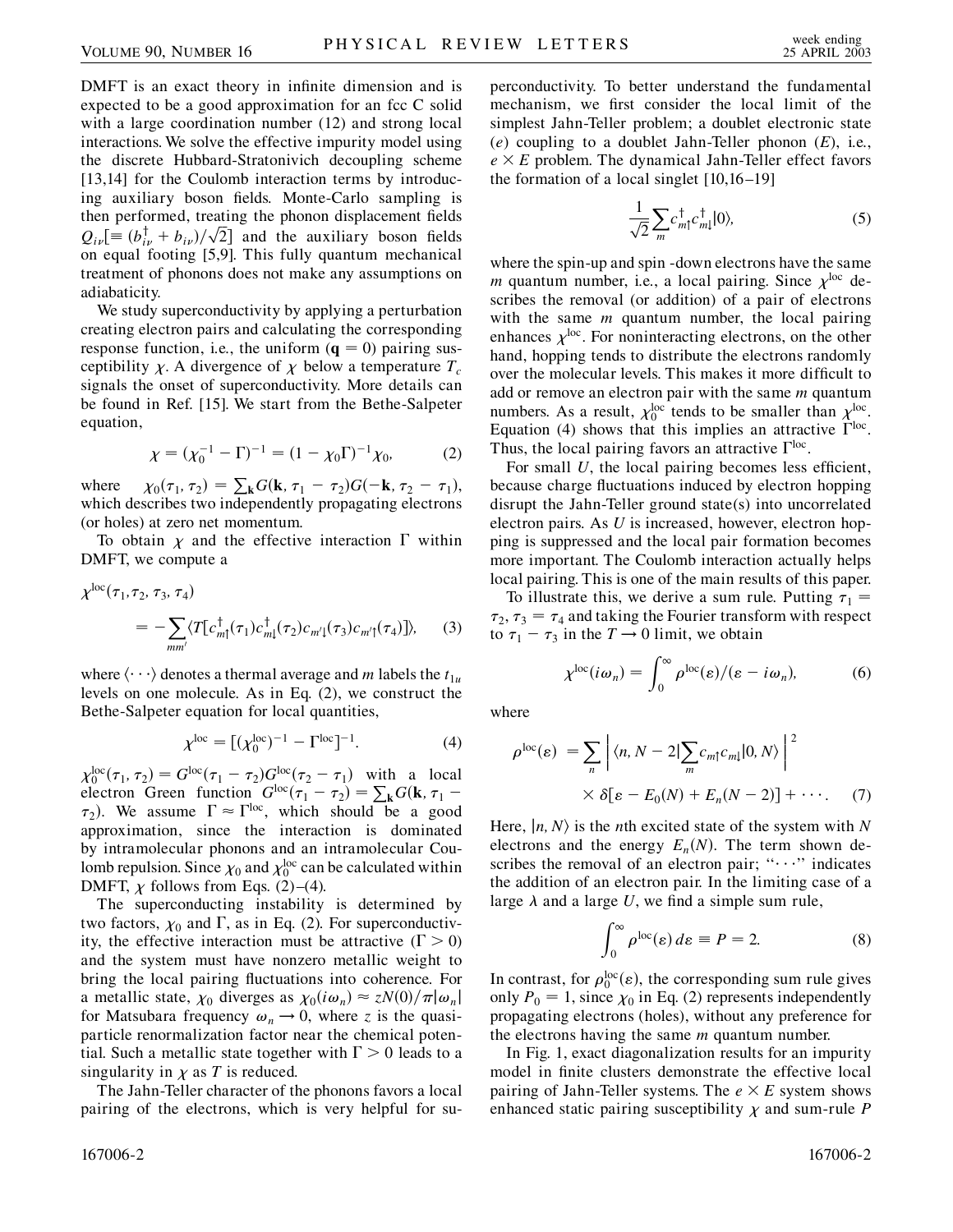

FIG. 1. The ratios  $P/P_0$ ,  $\chi^{\text{loc}}/\chi_0^{\text{loc}}$ , and  $\langle S^2 \rangle / \langle S^2 \rangle_0$  as a function of  $U/W$ . Exact diagonalization was performed for an impurity model with five host sites using  $\lambda = 0.6$ . For the non–Jahn-Teller model  $a \times A$ , the ratios  $P/P_0$  and  $\chi^{\text{loc}}/\chi_0^{\text{loc}}$ drop rapidly as *U* increases. In contrast, the pairing susceptibility for  $e \times E$  is very resistant to increasing U. This is due to the local pairing (singlet formation), as shown by  $\langle S^2 \rangle / \langle S^2 \rangle_0$ .

over the unpaired limit ( $\chi^{\text{loc}}/\chi_0^{\text{loc}}$ ,  $P/P_0 > 1$ ) at all *U*. To further illustrate the local singlet formation, we calculate  $\langle S^2 \rangle$ , where *S* is the spin operator of the impurity. This is divided by the corresponding result  $\langle S^2 \rangle_0$  for noninteracting electrons.  $\langle S^2 \rangle / \langle S^2 \rangle_0$  drops rapidly as *U* is increased, due to the local singlet formation, while for  $\lambda = 0$  it would have increased from 1 to  $4/3$ . As a comparison, the figure also shows results for a system with a nondegenerate electronic state (*a*) coupled to a nondegenerate non–Jahn-Teller phonon (A), i.e., an  $a \times A$  problem. In this case, pairing goes away as *U* is increased, as suggested by  $\chi^{\text{loc}}/\chi_0^{\text{loc}}$ ,  $P/P_0 < 1$ . The effective interaction  $\Gamma^{\text{loc}}$  therefore rapidly becomes repulsive for the  $a \times A$ case, while it stays attractive for the  $e \times E$  case. For the  $a \times A$  case,  $\langle S^2 \rangle / \langle S^2 \rangle_0$  (not shown in the figure) increases from 0.67 to 1.68 as  $U/W$  is increased from 0. to 1.5. Capone *et al.* [20] have reached somewhat similar conclusions using a different approach.

We now turn to the DMFT with explicit results for superconducting transitions, beginning with  $U = 0$ . Figure 2 shows  $T_c$  as a function of  $\lambda$  according to DMFT and Eliashberg theories [21]. The  $t \times H$  and  $a \times$ *A* cases give rather similar values of  $T_c$  for small and intermediate values of  $\lambda$ . For larger values of  $\lambda$ ,  $T_c$  has a maximum and then drops. This drop is due to a rapid reduction of  $\chi_0$  due to strong mass renormalization. This happens already for  $\lambda \geq 0.6$  for the  $a \times A$  model from strong charge fluctuations [5] caused by coupling to *Ag* phonons, but for a larger value of  $\lambda$  for the  $t \times H$  model. The Eliashberg theory is expected to overestimate  $T_c$  of doped  $C_{60}$  because of the violation [5] of Migdal's theorem. We find that this does not happen until the system gets close to the metal-insulator instability. For small  $\lambda$ ,  $\chi_0$  goes as 1/(1 +  $\lambda$ ), which renormalizes  $\lambda$  to  $\lambda/(1 + \lambda)$ in the McMillan equation [7], and is properly described in the Eliashberg theory. For a larger  $\lambda$ , however,  $\chi_0$  drops much faster in the DMFT than in the perturbative McMillan or Eliashberg theories, where the electron



FIG. 2.  $T_c$  as a function of  $\lambda$  according to Migdal-Eliashberg (dashed line) and DMFT theories for the  $t \times H$  (O) and  $a \times A$ ( $\triangle$ ) couplings at half filling. The parameters are  $\omega_{ph}/W = 0.25$ and  $U = 0$ .

self-energy is considered only up to the leading order. The strong mass renormalization results in spectral weight transfer from the chemical potential and weak coherence of electron pairs, thereby reducing  $T_c$ .

Figure 3 shows  $T_c$  as a function of *U* for the  $t \times H$  and  $a \times A$  models. For  $a \times A$ , the phonon-induced attractive interaction  $U_{\text{ph}}$  is of the order of  $U_{\text{ph}}/W \sim -0.47$ . We therefore expect  $T_c$  to vanish when  $U + U_{ph} \ge 0$ , as is indeed found. For the Jahn-Teller system  $t \times H$ , the attractive interaction is smaller,  $U_{\text{ph}}/W \sim -0.2$ . This attractive interaction is therefore quickly overwhelmed by the Coulomb repulsion. Superconductivity remains, however, even for  $U + U_{ph} \gg 0$ , and  $T_c$  drops surprisingly slowly as *U* is increased. The reason is that local pairing arises from correlation of spin and orbital structures within each site, and therefore is not suppressed by the charge interaction [22,23]. Superconductivity is expected to exist in the metal right up to the Mott transition. Figures 2 and 3 demonstrate an unexpected failure mode



FIG. 3. *T<sub>c</sub>* as a function of *U* for the  $t \times H$  and  $a \times A$  models for half filling. The parameters are  $\lambda = 0.6$  and  $\omega_{ph}/W = 0.25$ . The figure illustrates the important difference between  $H<sub>g</sub>$  and *Ag* phonons.